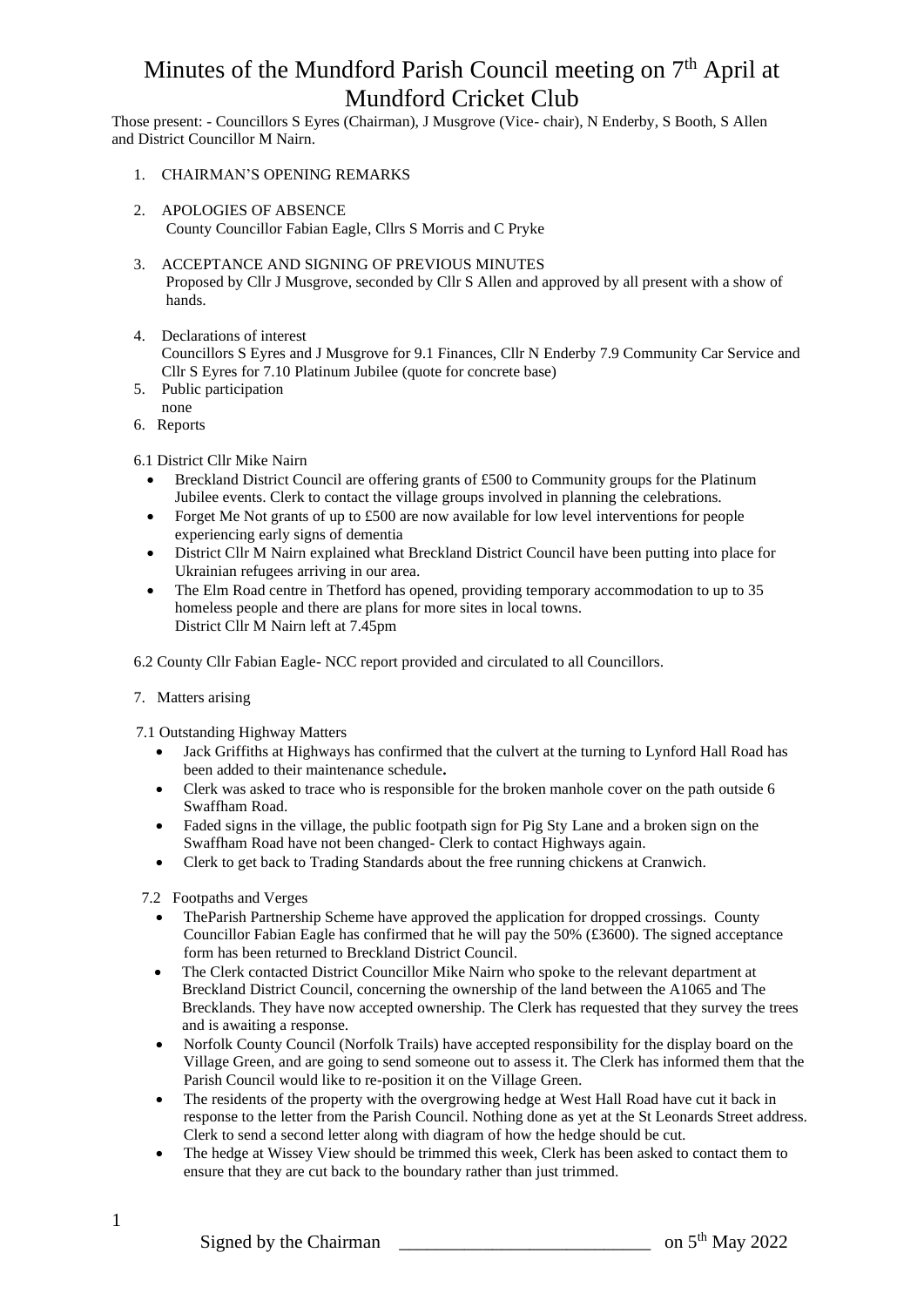## 7.3 Allotments

- Tenancy renewals due in April, no changes to be made. Allotment holders to be reminded to keep tools and belongings on their own plot. Add to the next agenda to discuss storage for allotment holders as the shed is too small for all holders to put tools etc in.
- Mr S Cordy has signed for the letter sent by the Clerk but has not responded- situation to be monitored.
- Bruce has obtained permission for the brambles to be cut back on the adjoining land.

## 7.4 Allotment Hut

- Cllr J Musgrove provided quotes for roofing and guttering and he proposed to go ahead with the price of £196 +vat for the roofing, seconded by Cllr N Enderby and approved by all present with a show of hands. Cllr J Musgrove proposed to buy guttering and fixings for £158 +vat . Seconded by Cllr S Booth and approved by all with a show of hands. Cllr J Musgrove will order the materials.
- OPUS refund has been received.
- The water will be switched back on over the Easter weekend. Clerk to notify allotment holders.
- 7.5 Handyman/Gardener
	- The amendments relating to sick pay in the contract were sent to all and then a copy of the contract was taken to Bruce for him to look at, no response as yet, Clerk to contact him.

## 7.6 Litter Bin and Dog Bin

- The Clerk has contacted Breckland Council about the dog bin at Fir Close. Application needs to be put in; it was decided to request to put it on the fencing at the entrance to the forest at Nazer Close.
- The new dog bin has been put in place on the Lynford Hall Road.
- Cllr J Musgrove will look into what type of bin to put by the bus shelter.
- It was decided to move the litter bin on the Village Green to the other side of the bench. Proposed by Cllr S Eyres, seconded by Cllr S Allen and approved by all present with a show of hands.

7.7 Councillor Vacancies

- The co-option policy is now on the website.
- No interest since the last meeting, item to be kept on the agenda.

7.8 War Memorial

- H Brett and Son have quoted  $\text{\pounds}700$  to complete the repairs to the memorial. This was discussed and it was decided to ask for more information about the cause of the cracks and any future issues that may arise, also if there is a warranty. Clerk to do this.
- The Clerk circulated pictures and prices of 2 remembrance benches, it was decided that the Clerk look further into 1 particular bench. Also has contacted Feltwell Parish Council about their bench, and are awaiting a response.

7.9 Community Car Scheme

• Following an email from Ann Shepherd about putting up the cost to the customers, it was discussed and agreed that this was a good idea. It was also suggested that the Parish Council's contribution to the Community Car Scheme was increased by 2.5p a mile. This was proposed by Cllr J Musgrove, seconded by Cllr S Allen and approved by 4 Councillors.

7.10 Queen's Platinum Jubilee

- Feedback from the March Meeting. Each group involved updated the meeting of plans so far.
- Flag, bunting, windsock, small flags and table flags have been delivered.
- 3 quotes received for the concrete base, quote A, £430, Quote B, £150 and Quote C, £625. It was decided to go ahead with Quote B, Blooming Gardens, proposed by Cllr J Musgrove, seconded by Cllr N Enderby. Approved by 4 Councillors with a show of hands. Exact position of the bench to be decided.
- Realise futures hope to deliver the bench to Cllr Musgrove's house in the week commencing  $18<sup>th</sup>$ April.
- The wording for the plaque for the memorial bench was decided but the plaque cannot be ordered until the bench arrives, to check for sizing.
- The Clerk circulated the email response from Highways about road closures for street parties.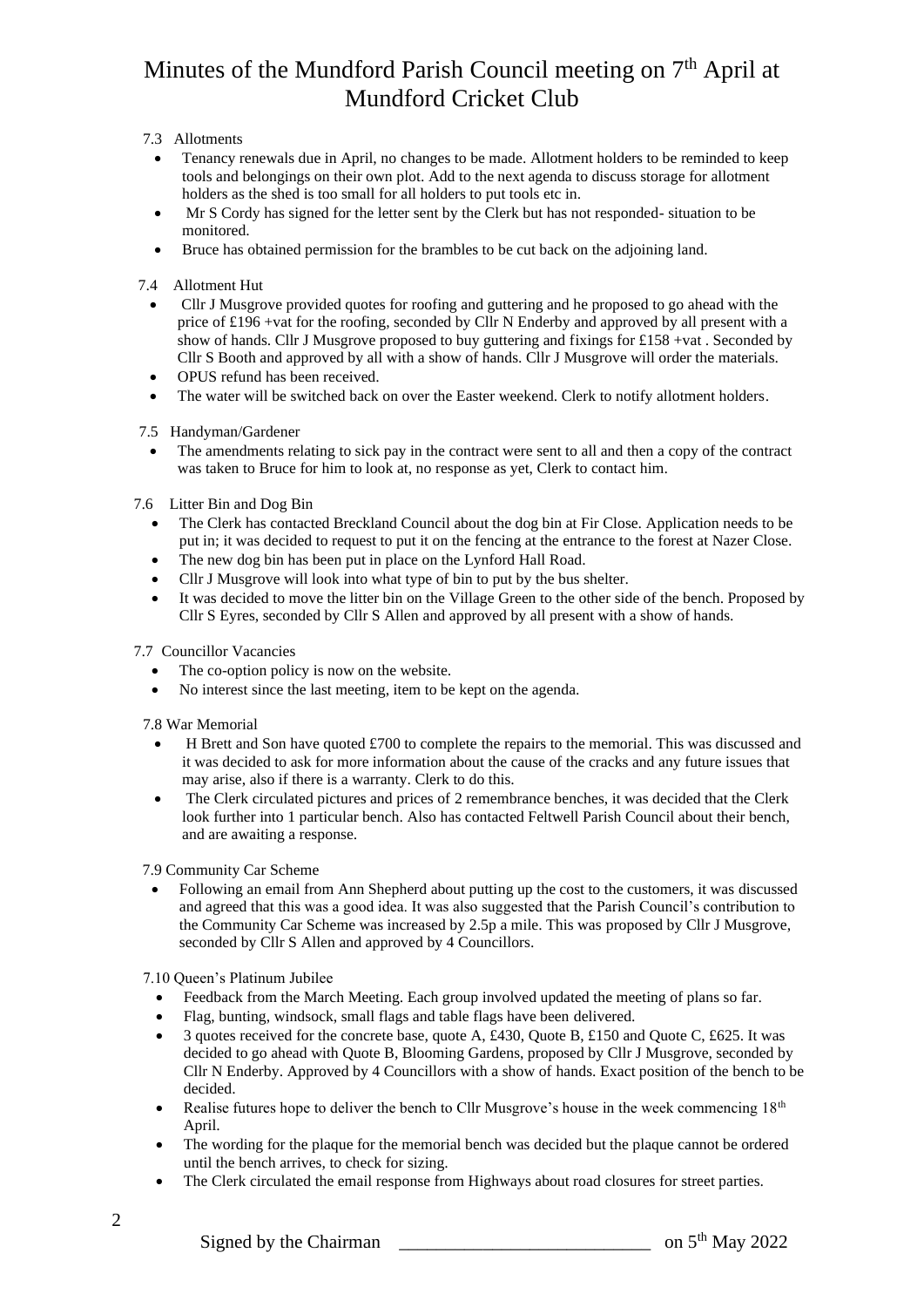• Cllr J Musgrove will look at Liquid Amber trees at Didlington Nurseries and the Clerk to look at metal tree guards.

### 7.11 Overgrowing Hedges

- Overhanging hedges and trees around the village were discussed, it was decided to send a letter to the residents of the house with the willow tree on Crown Road as the fallen branches are littering the road, also to ask them to cut back their hedge. Clerk to contact Breckland District Council to ask advice from the tree warden.
- Clerk to thank villagers for cutting back hedges in next month's Mundford Messenger.

8. Correspondence

- The AGAR information has arrived from PFK Littlejohn, the Clerk has asked Serena for a date for the internal audit (to be arranged)
- Council Tax letters have arrived for the office and Allotment Hut nothing to pay.
- Everflow Water contract to end in June.
- 2 residents reported an abandoned van in The Lammas. The Clerk reported it to Breckland District Council with photographic evidence, it has now gone.
- STANTA tours are going ahead this year. First half of June, all of July and first half of August. 2pm to 4pm due to staff availability. Clerk to get back to them with suggested dates of  $3<sup>rd</sup>$  or  $10<sup>th</sup>$  August. Clerk to obtain prices for coaches. Add to the next agenda.
- Zurich Insurance have offered the opportunity to take out a Long-Term Agreement at a discounted premium, signing up for 3 or 5. It was decided not to go ahead, but to check new purchases are added at renewal.
- The 2<sup>nd</sup> precept payment email has arrived.

### 9. FINANCE

| Payments for March 2022 Invoices                    |                    |                            |       |
|-----------------------------------------------------|--------------------|----------------------------|-------|
| The following payments were authorised on April 8th |                    |                            |       |
|                                                     |                    |                            |       |
|                                                     | <b>Current A/C</b> | 13089.98                   |       |
|                                                     | Petty Cash         | 123.03                     |       |
| <b>Balance for March 2022</b>                       |                    | 13213.01                   |       |
| Minus the following direct debits                   |                    |                            |       |
| N-Power Street Lighting (Jan+Feb+March)             |                    | £387.15                    |       |
| BT Phone and Broadband                              |                    | £56.22                     |       |
| BT - Sim only                                       |                    | £8.40                      |       |
| <b>Everflow Water Rates</b>                         |                    | £13.00                     |       |
| OPUS Energy - Allotment Hut Electrics               |                    |                            |       |
| OPUS Energy - Office Electrics (Feb)                |                    | £48.60                     |       |
| <b>Total Direct Debits</b>                          |                    | £513.37                    |       |
| Plus the following bank receipts                    |                    | <b>Petty Cash Receipts</b> |       |
| Bank reconcilliation correction 14/3/2022.          |                    |                            |       |
| Due to OPUS etc                                     |                    | £5.15                      |       |
| XLN refund                                          |                    | £18.00                     |       |
| HMRC-VAT returned                                   |                    | £2.100.99                  |       |
| Much loved- deposited in error                      |                    | £630.29                    |       |
| OPUS refund-allotment hut                           |                    | £57.46                     |       |
| Precept                                             |                    | £16,500.00                 |       |
|                                                     |                    |                            |       |
|                                                     |                    |                            |       |
| <b>Total Income</b>                                 |                    | £19,311.89                 | £0.00 |
| <b>Balance after Direct Debits and Income</b>       |                    | £31.888.50                 |       |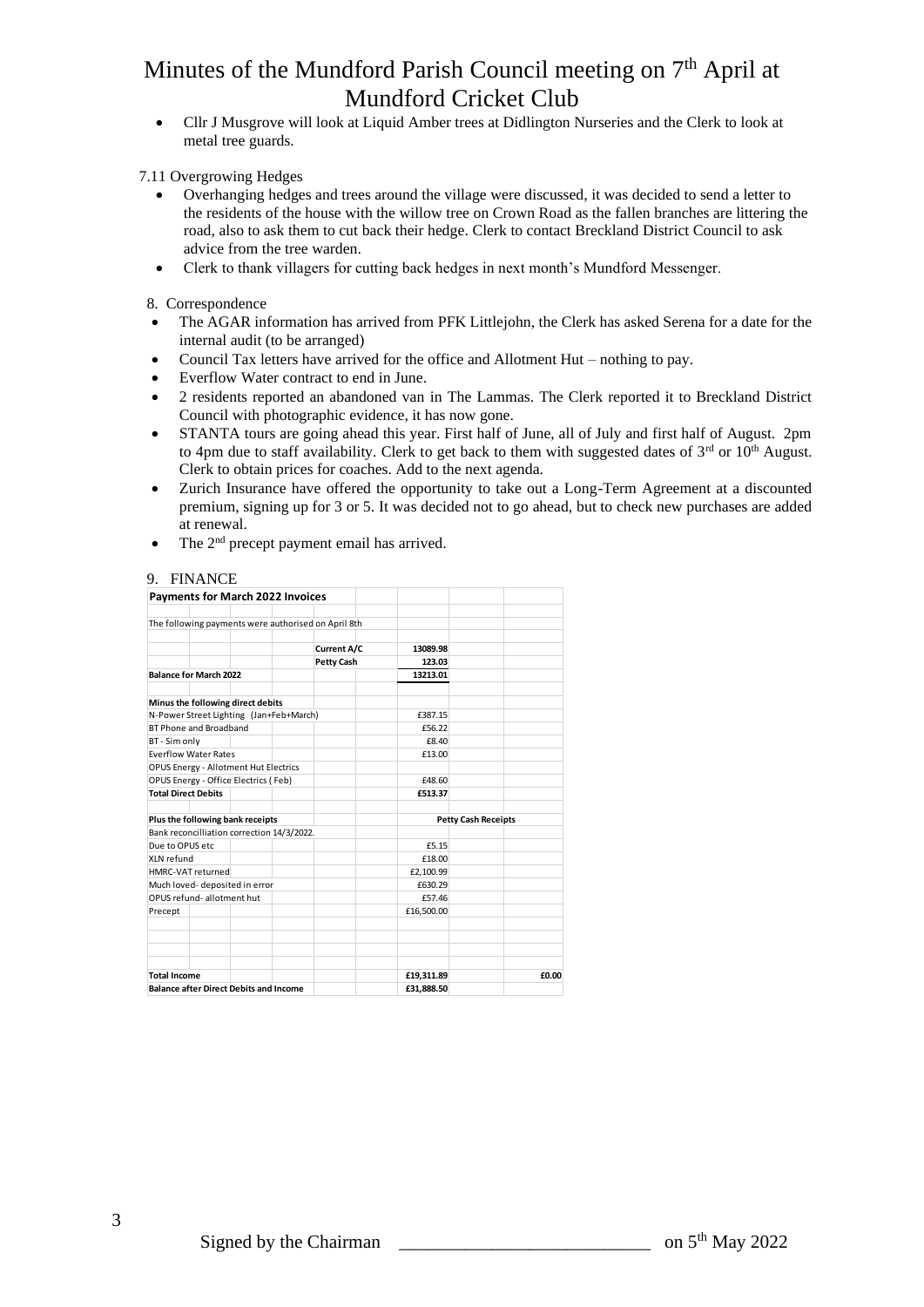| <b>Payment Method</b>                                                          | Description                                        |                                 | Total      | Total  |
|--------------------------------------------------------------------------------|----------------------------------------------------|---------------------------------|------------|--------|
| <b>BACS</b>                                                                    | SunRise Blinds- Office blinds                      |                                 | £436.00    |        |
| <b>BACS</b>                                                                    | J Musgrove-flags etc for Jubilee                   |                                 | £432.87    |        |
| <b>BACS</b>                                                                    | Scribe- Accounts /finance software                 |                                 | £345.60    |        |
| <b>BACS</b>                                                                    | Didlington Nurseries- bedding plants and bulbs     |                                 | £550.00    |        |
| <b>BACS</b>                                                                    | Mundford Messenger- Annual Parish Meeting ad       |                                 | £40.00     |        |
| <b>BACS</b>                                                                    | Westcotec-street light maintenance                 |                                 | £59.23     |        |
| <b>BACS</b>                                                                    | MCC- venue hire 7 months@ £25                      |                                 | £175.00    |        |
| Petty Cash                                                                     | Signed for postage                                 |                                 |            | £2.25  |
| Petty Cash                                                                     | S Eyres- pegs for war memorial area                |                                 |            | £9.95  |
| Petty Cash                                                                     | S Morris- petrol for allotment Hut mower           |                                 |            | £9.00  |
| <b>BACS</b>                                                                    | NALC- Course for Clerk                             |                                 | £30.00     |        |
| <b>BACS</b>                                                                    | Cloudy Group- set up and configuration             |                                 | £90.00     |        |
| <b>BACS</b>                                                                    | Mark Skinner- returned funds sent in error         |                                 | £630.29    |        |
| <b>BACS</b>                                                                    | D Goodrham- petrol for church grass cutting        |                                 | £26.00     |        |
| <b>BACS</b>                                                                    |                                                    | A Shepherd-Community Car Scheme |            |        |
| <b>BACS</b>                                                                    | Cloudy Group- cloud storage                        |                                 | £9.60      |        |
| <b>BACS</b>                                                                    | HMRC.                                              |                                 | £120.36    |        |
| <b>BACS</b>                                                                    | L Morris- wages and pay increase 1.75% backpay     |                                 | £603.41    |        |
| <b>Total BACS payments made</b>                                                |                                                    |                                 | £3.848.36  | £21.20 |
|                                                                                |                                                    |                                 |            |        |
|                                                                                | <b>Balance in Community Account for March 2022</b> |                                 | £28,040.14 |        |
|                                                                                | <b>Balance in Savings Account</b>                  |                                 | £25.882.22 |        |
| <b>Balance in Petty Cash</b>                                                   |                                                    |                                 | £101.83    |        |
| (Ring Fenced moneys Chilzone £1592.96 and £996.50 for outdoor sports and Play) |                                                    |                                 |            |        |

9.1 Payments and Cheques for the March invoices

- Proposed by Cllr S Allen, seconded by Cllr N Enderby and approved by 3 Councillors with a show of hands. Cllr J Musgrove had carried out a bank reconciliation.
- The quote from Scribe, in 10.4 Software at the last meeting was incorrect. It stated the cost was £485+vat. The 40% discount had not been taken off; the actual price was £288+vat.
- The Clerk has entered the March payments into Scribe as well as the spreadsheets but after this month it will be Scribe only.

### 9.2 PAYE

• Clerk has requested training for the end of/ new financial year, with Serena. It was proposed by Cllr S Eyres, seconded by Cllr S Allen and approved by all present with a show of hands.

#### 9.3 Donation

• Making a donation to The Ukraine was discussed and it was decided that the Clerk contact District Cllr M Nairn to enquire if the Parish council can donate to assistance for refugees coming to the Breckland area.

#### 9.4 Website

• Rosemary has provided the Clerk with a list of training carried out so far and one of further training for the future, including changes to way that the content of the website can be added and remote access to the Parish Council emails. It was decided to permit the Clerk to organise these sessions as necessary.

#### 10. Planning applications

- The football club have withdrawn their planning application for the portacabin.
- Outline planning for 1 new dwelling at 123 The Lammas

| Reference no:     | Description:                | Date:      | Address:        | Outcome/Update |
|-------------------|-----------------------------|------------|-----------------|----------------|
| 3PL/2022/0157/VAR | Variation of condition 2 on | 10/02/2022 | Glebe Cottage   | Undecided      |
|                   | 3PL/2021/0856/F             |            | West Tofts Road |                |
|                   | Glamping Annexe within      |            | Lynford         |                |
|                   | site Curtilage the position |            | Mundford        |                |
|                   | of the annexe to be set     |            |                 |                |
|                   | further away from           |            |                 |                |
|                   | boundary and change of      |            |                 |                |
|                   | design                      |            |                 |                |